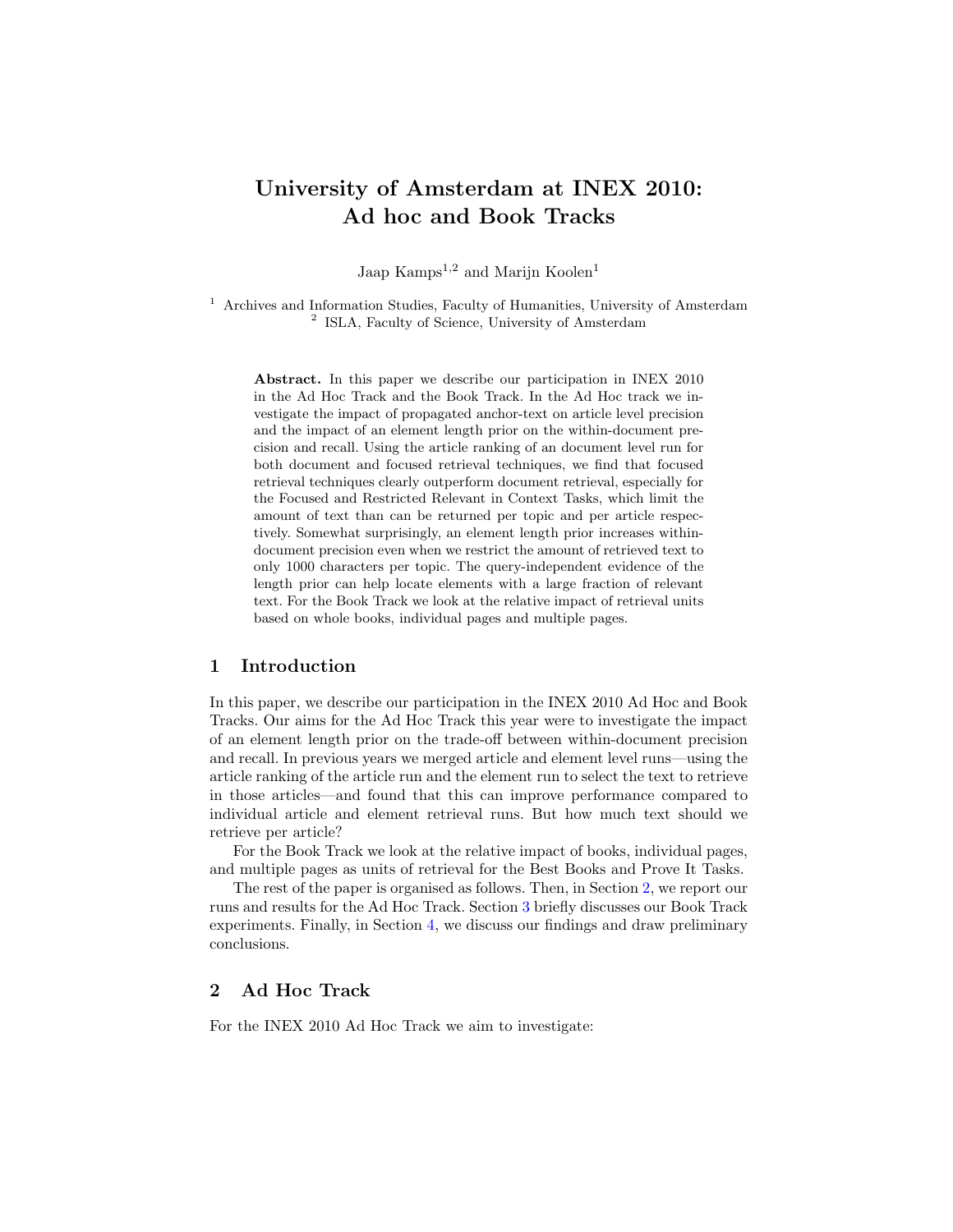- The effectiveness of anchor-text for focused ad hoc retrieval. Anchor-text can improve early precision in Web retrieval [\[8\]](#page-8-0), which might be beneficial for focused retrieval in Wikipedia as well. The new Focused and Restricted Relevant in Context Tasks put large emphasis on (early) precision.
- The relation between element length and within-document precision and recall. With the new tasks restricting systems to return only a limited number of characters per article (Restricted Relevant in Context Task) or per topic (Focused Task), an element length prior might be less effective, as it increases the chances of retrieving irrelevant text.

We will first describe our indexing and retrieval approach, then the official runs, and finally per task, we present and discuss our results.

#### 2.1 Indexing

In this section we describe the index that is used for our runs in the ad hoc track. We used Indri [\[14\]](#page-8-1) for indexing and retrieval. Our indexing approach is based on earlier work  $[1-3, 11-13]$  $[1-3, 11-13]$  $[1-3, 11-13]$  $[1-3, 11-13]$ .

- Section index: We used the  $\leq$  section  $\geq$  element to cut up each article in sections and indexed each section as a retrievable unit. Some articles have a leading paragraph not contained in any <section> element. These leading paragraphs, contained in  $\langle p \rangle$  elements are also indexed as retrievable units. The resulting index contains no overlapping elements.
- Article index : We also build an index containing all full-text articles (i.e., all wikipages) as is standard in IR.
- Anchor text index : For this index we concatenated all propagated anchor text of an article as a single anchor text representation for that article.

For all indexes, stop-words were removed, and terms were stemmed using the Krovetz stemmer. Queries are processed similar to the documents. This year we only used the CO queries for the official runs.

#### 2.2 Category Evidence

Based on previous experiments, we used category distance scores as extra evidence for ranking [\[9\]](#page-8-4). We determine two target categories for a query based on the top 20 results. We select the two most frequent categories to which the top 20 results are assigned and compute a category distance score using parsimonious language models of each category. This technique was successfully employed on the INEX 2007 Ad hoc topics by Kaptein et al. [\[6\]](#page-7-2) and on the larger INEX 2009 collection [\[10\]](#page-8-5) with two sets of category labels [\[9\]](#page-8-4); one based on the Wikipedia category structure and one based on the WordNet category labels. Koolen et al. [\[9\]](#page-8-4) found that the labels of the original Wikipedia category structure are more effective for ad hoc retrieval. In our experiments, we use the original Wikipedia category labels.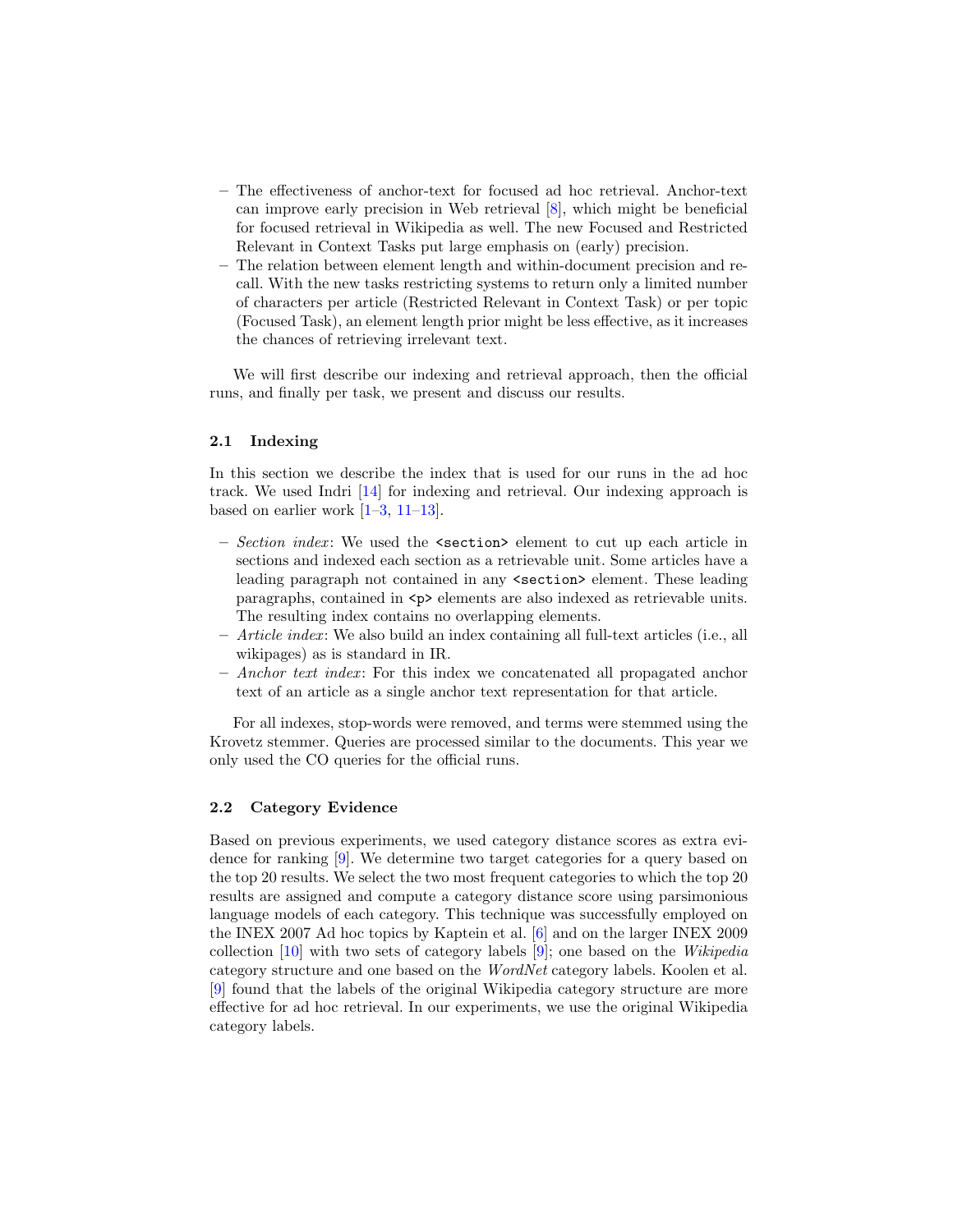#### 2.3 Runs

Combining the methods described in the previous section with our baseline runs leads to the following official runs.

Article an article index run with length prior ( $\lambda = 0.85$  and  $\beta = 1$ ). **ArticleRF** an article index run with length prior ( $\lambda = 0.85$  and  $\beta = 1$ ) and relevance feedback (top 50 terms from top 10 results).

Anchor anchor text index run without length prior ( $\lambda = 0.85$  and  $\beta = 0$ ). **AnchorLen** anchor text index run with length prior ( $\lambda = 0.85$  and  $\beta = 1$ ). Sec a section index run without length prior ( $\lambda = 0.85$  and  $\beta = 0$ ). **SecLen** a section index run with length prior ( $\lambda = 0.85$  and  $\beta = 1$ ).

From these initial runs we have constructed our baseline runs:

- Base the ArticleRF combined with the category scores based on the 2 most frequent categories of the top 20 results.
- Base Sec the Baseline run where an article is replaced by the sections of that article retrieved by the Sec run. If no sections for that article are retrieved, the full article is used.
- Fusion a linear combination of the ArticleRF and the AnchorLen runs with weight  $S(d) = 0.7 \text{Article} RF(d) + 0.3 \text{AnotherLen}(d)$ . The combined run is used to compute category scores based on the 2 most frequent categories of the top 20 results, which are then combined with the merged article and anchor text scores.
- Fusion Sec the Fusion run where an article is replaced by the sections of that article retrieved by the Sec run. If no sections for that article are retrieved, the full article is used.

For the Focused Task, we submitted two runs:

- Base Sec F1000 Topic : The Base Sec run with only the first 1000 characters retrieved for each topic.
- Base Sec F100 Article : The Base Sec run with only the first 100 characters retrieved per article, cut-off after 1000 characters retrieved for each topic.

With the first 1000 characters retrieved, we expect to return only very few documents per topic. With a restriction of at most N characters per document, we can control the minimum number of documents returned, thereby increasing the possible number of relevant documents returned. Both runs have the retrieved sections grouped per article, with the sections ordered according to the retrieval score of the Sec run. That is, if sections s1, s2 and s3 of document d1 are retrieved by the Sec run in the order (s2, s3, s1), then after grouping, s2 is still returned first, then s3 and then s1. The first 1000 characters retrieved will come mostly from a single document (the highest ranked document). With a limit of 100 characters per article, the first 1000 characters will come from at least 10 documents. Although precision among the first 10 documents will probably be lower than precision at rank 1, the larger number of retrieved documents might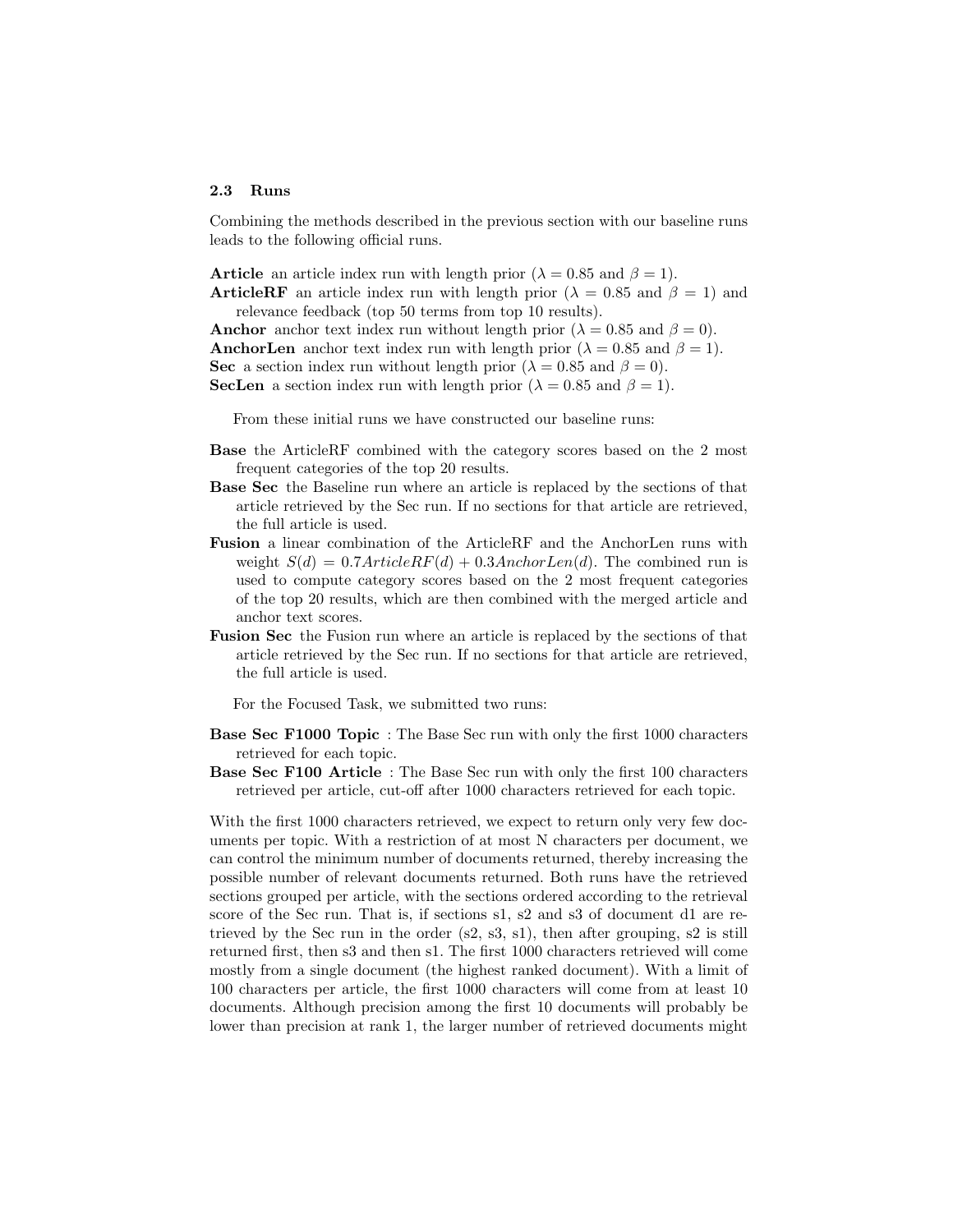give the user access to more relevant documents. We will look at the set-based precision of the 1000 characters retrieved as well as the article-based precision and the number of retrieved and relevant retrieved articles.

For the Relevant in Context Task, we submitted two runs:

- Base SecLen : the baseline run Base SecLen described above, cut off after the first 1500 results.
- Fusion Sec : the baseline run Fusion Sec described above, cut off after the first 1500 results.

The Base and Fusion runs will allow us to see the impact of using propagated anchor-text for early precision.

For the Restricted Relevant in Context Task, we submitted two runs:

- Base F500 Article : the Base run reduced to the first 500 characters per retrieved article, and cut off after the first 1500 results.
- Base Sec F500 Article : the Base Sec run reduced to the first 500 characters per retrieved article, and cut off after the first 1500 results.

Article retrieval is a competitive alternative to element retrieval when it comes to focused retrieval in Wikipedia  $[2, 4]$  $[2, 4]$  $[2, 4]$ . The full per-article recall of article retrieval makes up for its lack in focus. However, for the Restricted Relevant in Context Task, the amount of text retrieved per article is limited to 500 characters, which reduces the high impact of full within-document recall and puts more emphasis on achieving high precision. Relevant articles tend to have relevant text near the start of the article [\[5\]](#page-7-5), which could give fair precision with the first 500 characters of an article. On the other hand, using the more focused evidence of the section index on the same article ranking, we can select the first 500 characters of the most promising elements of the article. With a restricted number of characters per article, and therefore restricted recall, we expect to a see a clearer advantage in using focused retrieval techniques.

We discovered an error in the baseline runs, which caused our official runs to have very low scores. In the next sections, we show results for both the officially submitted runs and the corrected runs.

#### 2.4 Thorough Evaluation

We first look at the performance of the baseline runs using the Thorough interpolated precision measure. Results can be found in Table [1.](#page-4-0) We make the following observations:

- The Fusion run is less effective than the Base run. The anchor text does not help early precision.
- The length prior on the sections increases recall for the cost of a slight drop in early precision.
- The focused runs have a lower MAiP but a higher early precision than the article level runs. The article level runs have a much higher recall, and thereby score better on average precision. But the focused runs retrieve less irrelevant text and score better on early precision.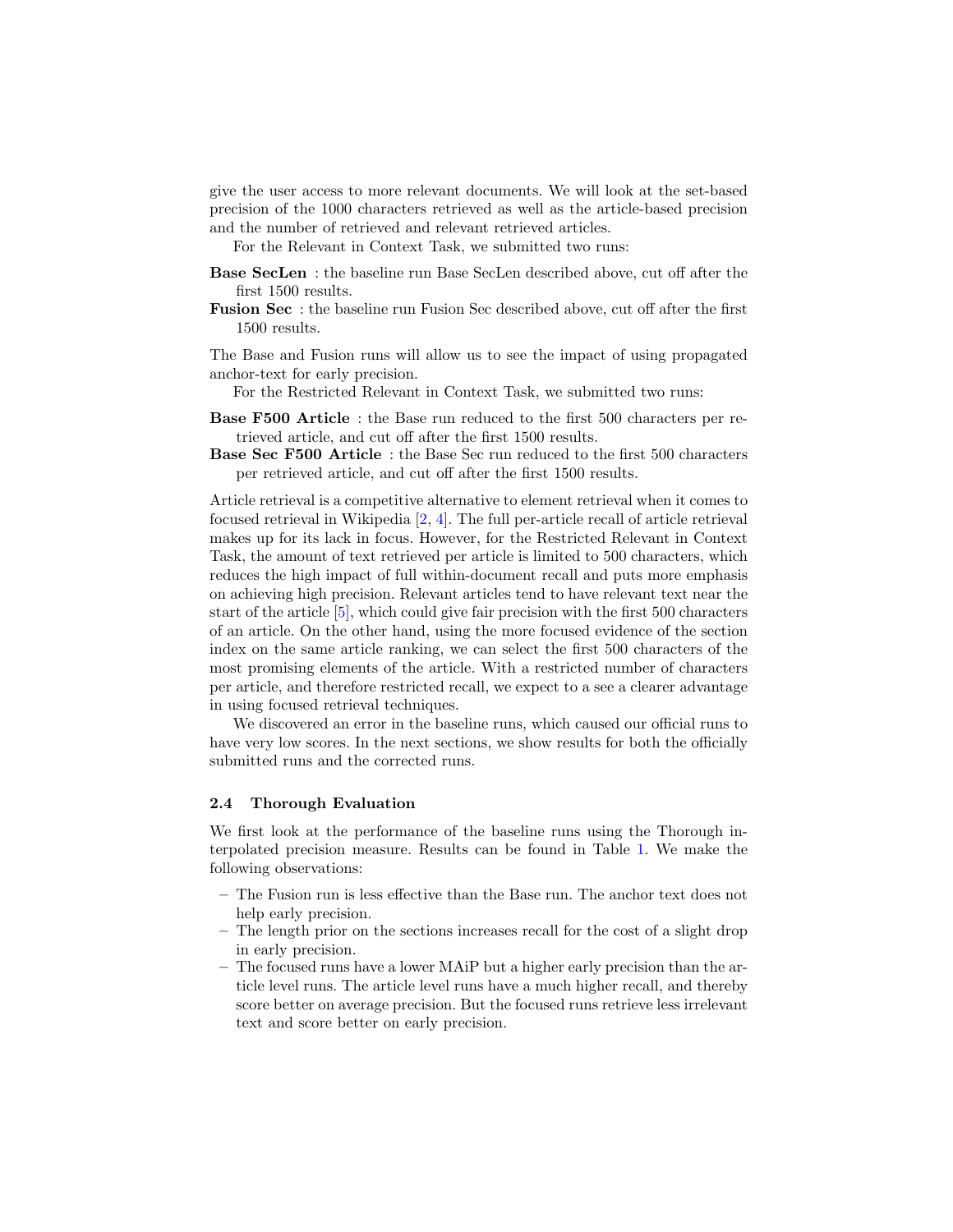<span id="page-4-0"></span>Table 1: Interpolated precision scores of the baseline runs (runs in italics are official submissions, runs with an asteriks are the corrected versions)

| Run id            |        |        | MAiP iP[0.00] iP[0.01] iP[0.05] iP[0.10] |        |        |
|-------------------|--------|--------|------------------------------------------|--------|--------|
| Base              | 0.2139 | 0.4398 | 0.4219                                   | 0.3810 | 0.3577 |
| Fusion            | 0.1823 | 0.4001 | 0.3894                                   | 0.3370 | 0.3189 |
| Base Sec          | 0.1555 |        | 0.5669 0.5130                            | 0.4039 | 0.3600 |
| *Base SecLen      | 0.1702 | 0.5507 | 0.5100                                   | 0.4162 | 0.3784 |
| *Fusion Sec       | 0.1317 | 0.5447 | 0.4632                                   | 0.3439 | 0.2967 |
| Base SecLen       | 0.0723 | 0.3308 | 0.2910                                   | 0.2184 | 0.1944 |
| <i>Fusion Sec</i> | 0.0678 | 0.3027 | 0.2694                                   | 0.2110 | 0.1906 |

<span id="page-4-1"></span>Table 2: Results for the Ad Hoc Track Focused Task (runs in italics are official submissions, runs with an asteriks are the corrected versions)

| Run id                   | # ret. # rel. ret. $P_{article}$ $P_{char}$ iP[0.00] iP[0.01] |  |                        |        |        |
|--------------------------|---------------------------------------------------------------|--|------------------------|--------|--------|
| Base Sec F1000 Topic     | 65                                                            |  | 20 0.3301 0.1232       | 0.1694 | 0.0386 |
| Base Sec F100 Article    | 529                                                           |  | 165 0.3105 0.1162      | 0.2468 | 0.0338 |
| *Base Sec F1000 Topic    | 1.29                                                          |  | $0.81$ 0.6250 $0.3490$ | 0.4012 | 0.1376 |
| *Base Sec F100 Article   | 10.06                                                         |  | 5.27 0.5229 0.2445     | 0.4626 | 0.1140 |
| Base SecLen F1000 Topic  | 1.29                                                          |  | 0.81 0.6186 0.3526     | 0.3903 | 0.1518 |
| Base SecLen F100 Article | 10.06                                                         |  | 5.27 0.5229 0.2677     | 0.5015 | 0.1226 |
| Base F1000 Topic         | 1.10                                                          |  | $0.69$ 0.6250 $0.2806$ | 0.2828 | 0.0737 |
| Base F100 Article        | 10.00                                                         |  | 5.23 0.5231 0.1415     | 0.2623 | 0.0340 |

#### 2.5 Focused Task

We have no overlapping elements in our indexes, so no overlap filtering is done. Table [2](#page-4-1) shows the results for the Focused Task. We make the following observations:

- The first 1000 retrieved characters gives higher precision than first 100 per article up to 1000 characters. But restricting each article to 100 characters, many more articles, including relevant articles, are retrieved. Thus, although the set-based precision of the F100 Article runs is lower, they do give direct access to many more relevant documents.
- The focused runs Base Sec and Base SecLen have a higher set-based character precision than the article level Base run. The length prior on the section index has a positive impact on the precision of the first 1000 characters. The Base Sec and Base SecLen runs have the same number of retrieved articles and retrieved relevant articles, but the Base SecLen run has more relevant text in the first 1000 characters. The query-independent length prior helps locate elements with a larger proportion of relevant text.

## 2.6 Relevant in Context Task

For the Relevant in Context Task, we group results per article. Table [3](#page-5-0) shows the results for the Relevant in Context Task. We make the following observations: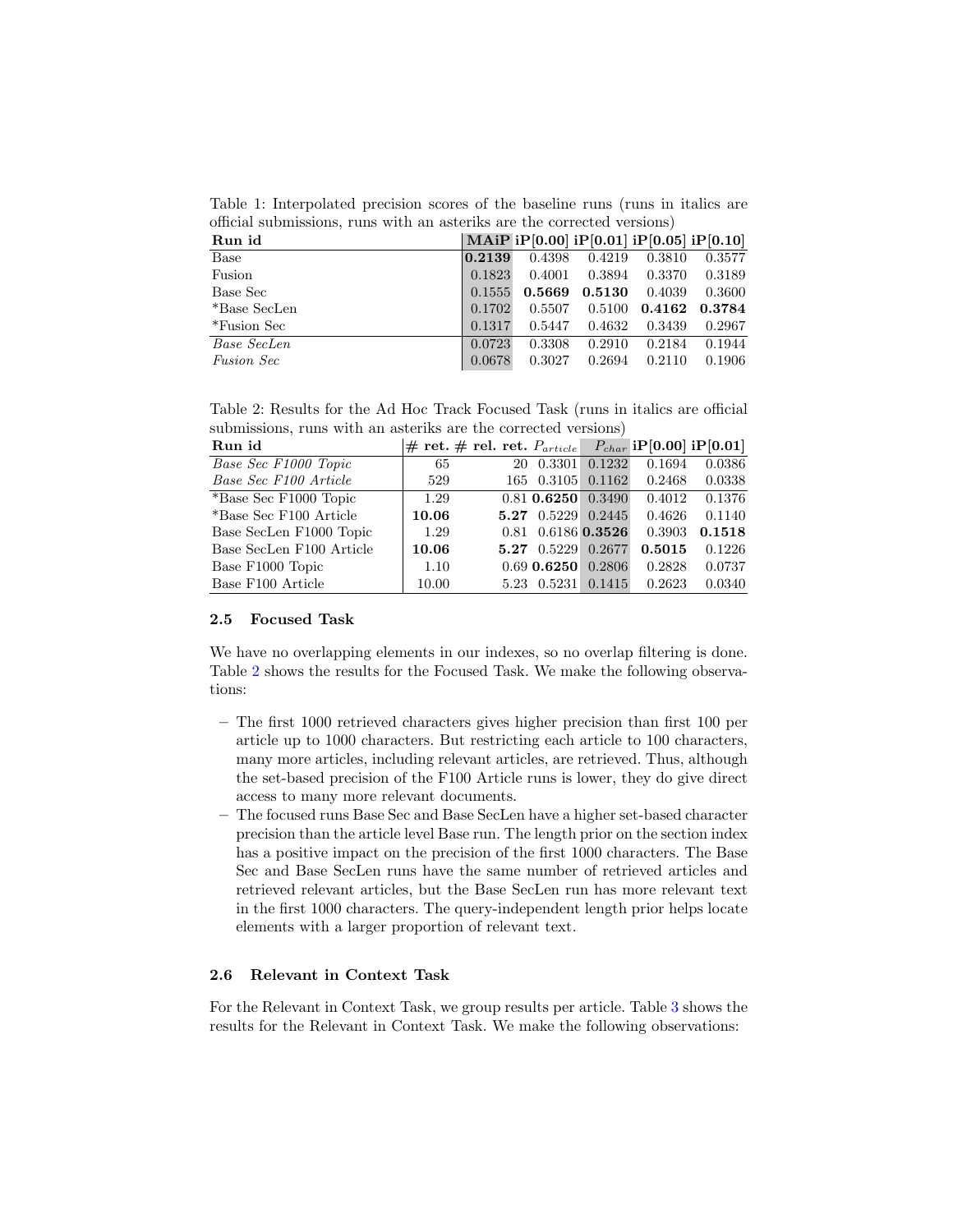<span id="page-5-0"></span>Table 3: Results for the Ad Hoc Track Relevant in Context Task (runs in italics are official submissions, runs with an asteriks are the corrected versions)

| Run id            | $MAgP$ gP[5] gP[10] gP[25] gP[50]  |  |                                              |                                              |
|-------------------|------------------------------------|--|----------------------------------------------|----------------------------------------------|
| Base Sec Len      |                                    |  | $0.0597$ $0.1492$ $0.1330$ $0.1080$ $0.1031$ |                                              |
| <i>Fusion Sec</i> |                                    |  | 0.0563 0.1207 0.1068 0.1008 0.0963           |                                              |
| <b>Base</b>       |                                    |  |                                              | $0.1613$ $0.2900$ $0.2619$ $0.2123$ $0.1766$ |
| Base Sec          |                                    |  | $0.1615$ $0.3026$ $0.2657$ $0.2112$ $0.1763$ |                                              |
| *Base Sec Len     | 0.1646 0.3149 0.2790 0.2213 0.1817 |  |                                              |                                              |
| Fusion            |                                    |  |                                              | $0.1344$ $0.2849$ $0.2399$ $0.1945$ $0.1547$ |
| *Fusion Sec       |                                    |  |                                              | $0.1294$ $0.2840$ $0.2427$ $0.1917$ $0.1548$ |

<span id="page-5-1"></span>Table 4: Results for the Ad Hoc Track Restricted Relevant in Context Task (runs in italics are official submissions, runs with an asteriks are the corrected versions)

| Run id                   | $MAgP$ gP[5] gP[10] gP[25] gP[50] |  |                                    |  |
|--------------------------|-----------------------------------|--|------------------------------------|--|
| Base F500 Article        | 0.05760.14390.11910.10530.0980    |  |                                    |  |
| Base Sec F500 Article    | 0.05660.13750.11990.10400.0952    |  |                                    |  |
| *Base F500 Article       | 0.13580.25160.21860.16960.1473    |  |                                    |  |
| *Base Sec F500 Article   | 0.150300.25920.22880.18870.1624   |  |                                    |  |
| Base SecLen F500 Article |                                   |  | 0.1545 0.2666 0.2368 0.1868 0.1570 |  |

- The difference between the Base and Fusion runs is small.
- The length prior on the section index results in higher early and average precision.

### 2.7 Restricted Relevant in Context Task

The aim of the Restricted Relevant in Context task is to return relevant results grouped per article, with a restriction to return no more than 500 characters per article. Table [4](#page-5-1) shows the results for the Best in Context Task. We make the following observations:

- Similar to the normal Relevant in Context task, the focused run Base Sec F500 Article has somewhat better precision than the run based on the full articles.
- A length prior over the element lengths (Base SecLen F500 Article) leads to a further improvement in precision. Thus, longer elements give higher precision in the first 500 characters.

In summary, with the restrictions on the amount of text per article and per topic that can be retrieved, focused retrieval techniques clearly outperform standard document retrieval. What is somewhat surprising is that a length prior on the section index is effective even when we use the article ranking of an article level run. The query-independent length prior helps locate elements with a large fraction and amount of relevant text.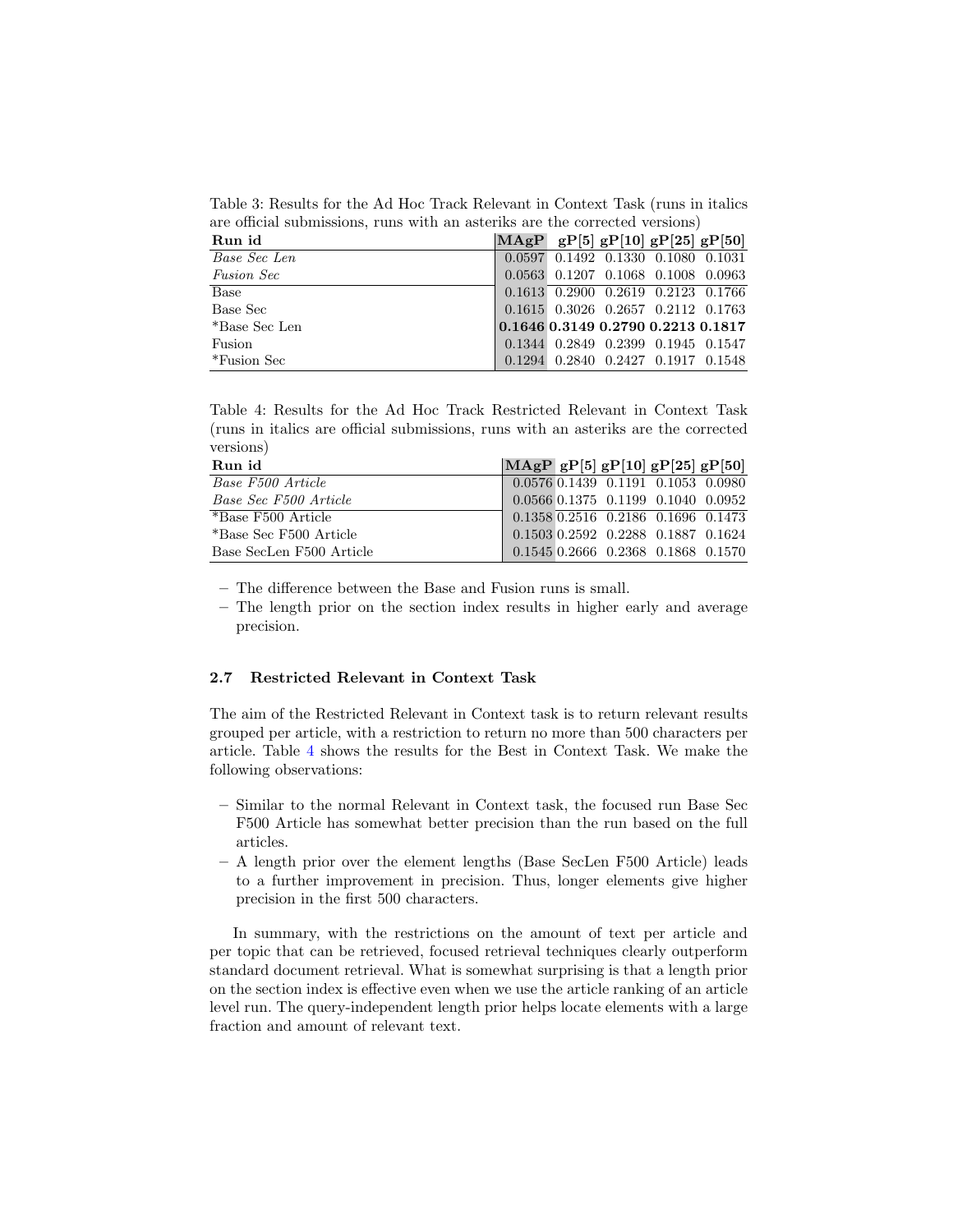# <span id="page-6-0"></span>3 Book Track

In the INEX 2010 Book Track we participated in the Best Book and Prove It tasks. Continuing our efforts of last year, we aim to find the appropriate level of granularity for focused book search. The BookML markup has XML elements on the page level. In the assessments of last year, relevant passages often cover multiple pages [\[7\]](#page-7-6). With larger relevant passages, query terms might be spread over multiple pages, making it hard for a page level retrieval model to assess the relevance of individual pages.

Can we better locate relevant passages by considering larger book parts as retrievable units? One simple option is to divide the whole book in sequences of n pages. Another approach would be to use the logical structure of a book to determine the retrievable units. The INEX Book corpus has no explicit XML elements for the various logical units of the books, so as a first approach we divide each book in sequences of pages.

Book index : each whole book is indexed as a retrievable unit.

Page index : each individual page is indexed as a retrievable unit.

5-Page index : each sequence of 5 pages is indexed as a retrievable unit. That is, pages 1-5, 6-10, etc., are treated as text units.

This year's topics are factual statements. For the Best Book Task the aim is to retrieve the most relevant books for the topic of the statement. For the Prove It Task the aim is to return pages that either confirm or refute the factual statement. We submitted six runs in total: two for the Best Book (BB) task and four for the Prove It (PI) task.

Book : a standard Book index run. Up to 100 results are returned per topic.

Book RF : a Book index run with Relevance Feedback (RF). The initial queries are expanded with 50 terms from the top 10 results.

Page : a standard Page index run.

Page RF : a Page index run with Relevance Feedback (RF). The initial queries are expanded with 50 terms from the top 10 results.

5-page : a standard 5-Page index run.

5-Page RF : a 5-Page index run with Relevance Feedback (RF). The initial queries are expanded with 50 terms from the top 10 results.

At the time of writing, no relevance assessments have been made. Therefore we cannot yet provide any evaluation results.

## <span id="page-6-1"></span>4 Conclusion

In this paper we discussed our participation in the INEX 2010 Ad Hoc and Book Tracks.

For the Ad Hoc Track we found that, with the restrictions on the amount of text per article and per topic that can be retrieved, focused retrieval techniques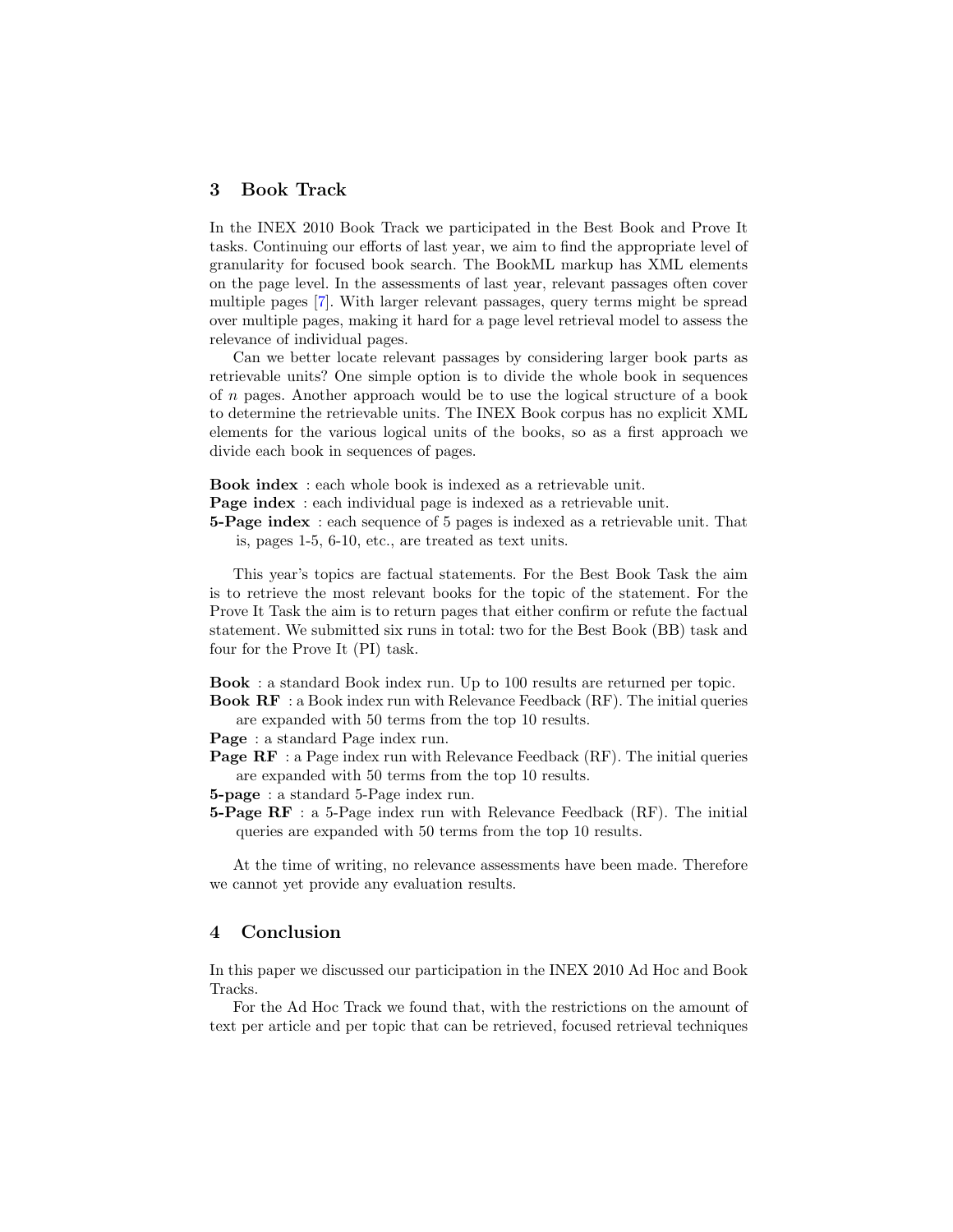clearly outperform standard document retrieval. What is somewhat surprising is that a length prior on the section index is effective even when we use the article ranking of an article level run. The query-independent length prior helps locate elements with a large fraction and amount of relevant text.

For the Book Track, no evaluation results have been released. Hopefully, we can report results for the final proceedings.

Acknowledgments Jaap Kamps was supported by the Netherlands Organization for Scientific Research (NWO, grants  $\#$  612.066.513, 639.072.601, and 640.001. 501). Marijn Koolen was supported by NWO under grants  $\#$  639.072.601 and 640.001.501.

# Bibliography

- <span id="page-7-0"></span>[1] K. N. Fachry, J. Kamps, M. Koolen, and J. Zhang. Using and detecting links in Wikipedia. In Focused access to XML documents: 6th International Workshop of the Initiative for the Evaluation of XML Retrieval (INEX  $2007$ , volume 4862 of *LNCS*, pages 388–403. Springer Verlag, Heidelberg, 2008.
- <span id="page-7-3"></span>[2] J. Kamps and M. Koolen. The impact of document level ranking on focused retrieval. In Advances in Focused Retrieval: 7th International Workshop of the Initiative for the Evaluation of XML Retrieval (INEX 2008), volume 5631 of LNCS. Springer Verlag, Berlin, Heidelberg, 2009.
- <span id="page-7-1"></span>[3] J. Kamps, M. Koolen, and B. Sigurbjörnsson. Filtering and clustering XML retrieval results. In Comparative Evaluation of XML Information Retrieval Systems: Fifth Workshop of the INitiative for the Evaluation of XML Retrieval (INEX 2006), volume 4518 of LNCS, pages 121–136. Springer Verlag, Heidelberg, 2007.
- <span id="page-7-4"></span>[4] J. Kamps, M. Koolen, and M. Lalmas. Locating relevant text within XML documents. In Proceedings of the 31th Annual International ACM SIGIR Conference on Research and Development in Information Retrieval, pages 847–849. ACM Press, New York NY, USA, 2008.
- <span id="page-7-5"></span>[5] J. Kamps, S. Geva, A. Trotman, A. Woodley, and M. Koolen. Overview of the INEX 2008 ad hoc track. In S. Geva, J. Kamps, and A. Trotman, editors, Advances in Focused Retrieval: 7th International Workshop of the Initiative for the Evaluation of XML Retrieval (INEX 2008), volume 5631 of LNCS, pages 1–28. Springer Verlag, Berlin, Heidelberg, 2009.
- <span id="page-7-2"></span>[6] R. Kaptein, M. Koolen, and J. Kamps. Using Wikipedia categories for ad hoc search. In Proceedings of the 32nd Annual International ACM SIGIR Conference on Research and Development in Information Retrieval. ACM Press, New York NY, USA, 2009.
- <span id="page-7-6"></span>[7] G. Kazai, N. Milic-Frayling, and J. Costello. Towards methods for the collective gathering and quality control of relevance assessments. In SI-GIR '09: Proceedings of the 32nd international ACM SIGIR conference on Research and development in information retrieval, pages 452–459,